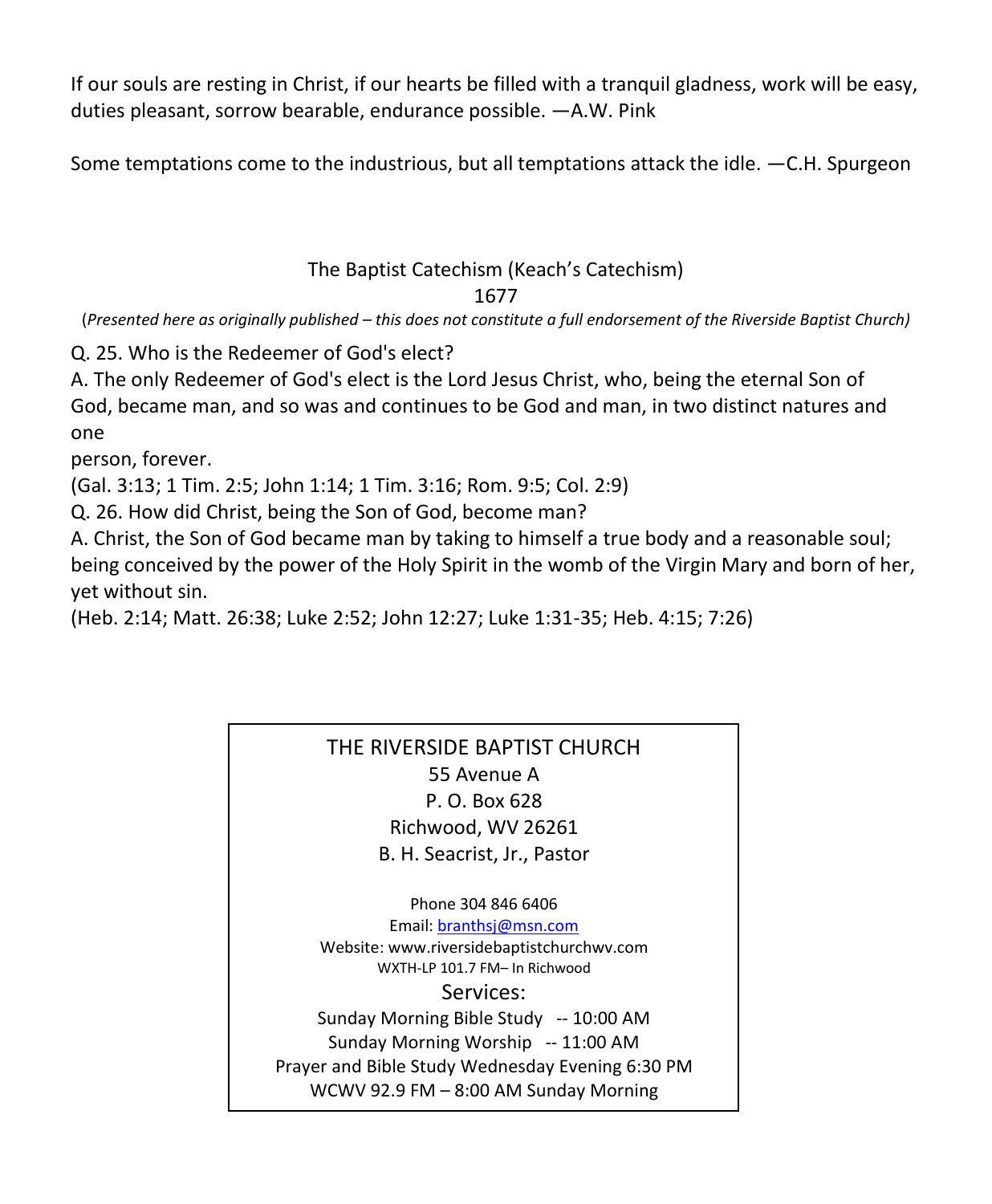Volume 15, No. 25 June 19, 2022

---------------------------------------------------------------------------------------------------------------------------------------------

## BEZALEEL

*And the LORD spake unto Moses, saying, See, I have called by name Bezaleel the son of Uri, the son of Hur, of the tribe of Judah: And I have filled him with the spirit of God, in wisdom, and in understanding, and in knowledge, and in all manner of workmanship, (Exodus 31:1-3).*

A wise man once said to me, "Those who God calls, He qualifies." In reflecting on those words, I have often wondered at the ineptness of many preachers so-called and marveled at the wondrous things He has done with the most unlikely of people. In other cases, the Lord has been pleased to raise up those whose talents are known by many, who having been born again by the Spirit of God, use those talents to serve the Lord. Those skills range from artistic abilities of various sorts to the skills of the craftsman. Whether possessed before the need was manifested or learned after the fact, we recognize and rejoice in the providence of God in enabling in them those things to which they are called.

Moses had been given the pattern for a most intricate structure and all the things which would pertain to ministering the things of the Lord therein. We recall that when Moses was called to lead the children of Israel out of Egypt that he hesitated. He was fearful of not being believed and complained of a lack of eloquence. And now after all the events that had transpired the Lord speaks to him again with a seemingly impossible task. This magnificent structure was to be built. They were not in an area that lent itself to such a project. They were encamped in a wilderness. But they would find all that was needed had been procured in advance. And, furthermore, the Lord prepared the one who

would be able to complete the work in every detail. This was not the plan of Moses. The pattern had been shown to Moses in the Mount and it was to be followed without deviation. The assurance was given to Moses in the call of Bezaleel.

So, the Lord tells Moses that He has called the man by name to attend to the construction of the Tabernacle. There were no job applications to be taken. The details were of the Lord and the Lord had prequalified the man of His choice. It is interesting to note that he was of the Tribe of Judah and the grandson of Hur. This may well have been the man who stood at the side of Moses at the battle with the Amalekites. It was the Lord that had filled him with the Spirit of God, in wisdom, understanding, knowledge, and all manner of workmanship. Some have suggested that these skills had been learned in Egypt. It would be reasonable to think so in that they were not that far removed from their departure. We have no trouble understanding that his talents were extraordinary and amazing. Of course, we understand that these were sanctified by the fact that he was filled with the Spirit of God. *Who hath put wisdom in the inward parts? or who hath given understanding to the heart? (Job 38:36)*. Robert Jamieson wrote: "When God has any special work to be accomplished, He always raises up instruments capable of doing it; and it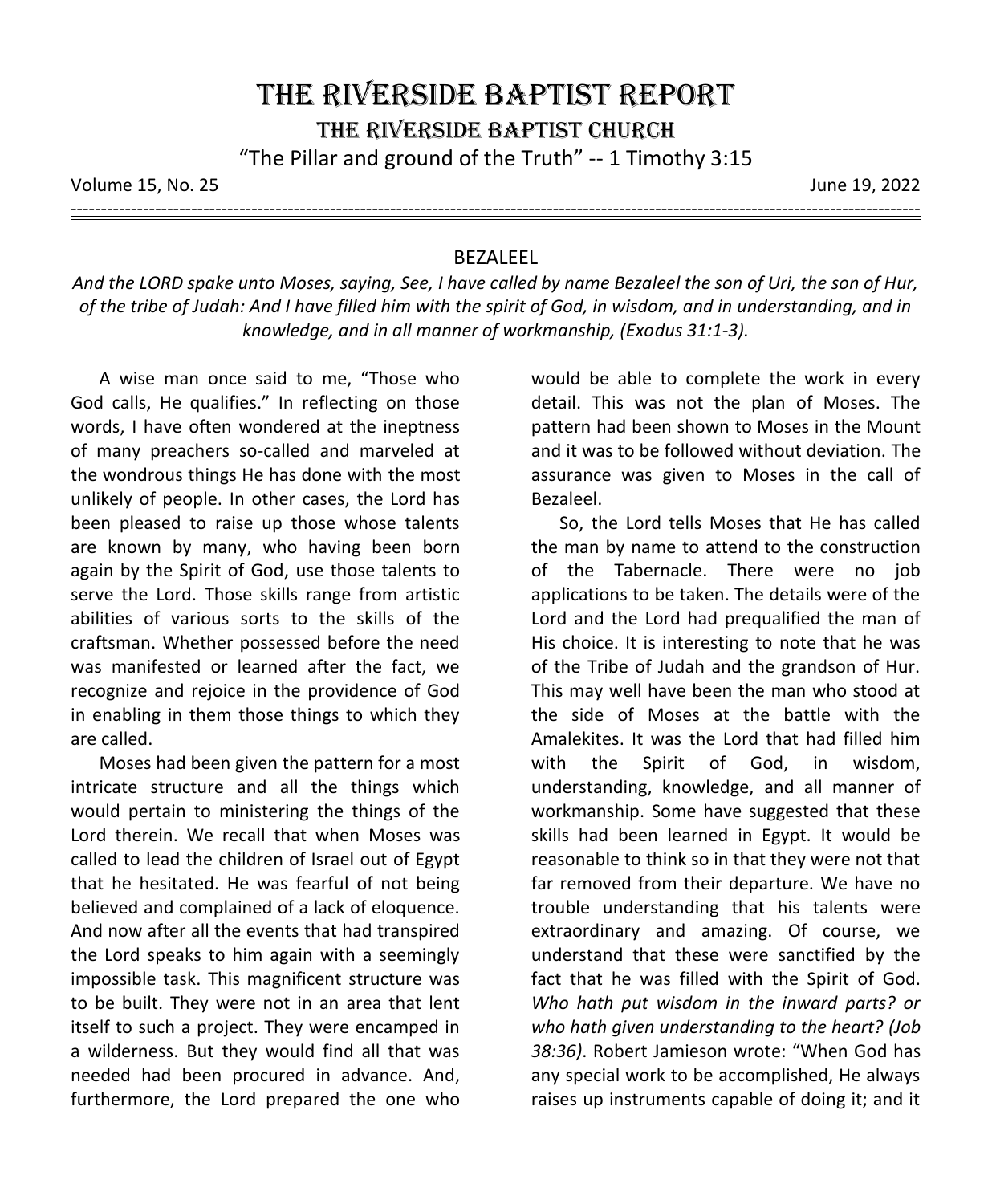is likely that He had given to the son of Uri that strong aptitude and those opportunities of gaining mechanical skill with an ultimate view to this responsible office."

Arthur Pink saw pictures of Christ in that which is written of Bezaleel. Certainly, we are reminded of the words of the Psalmist: "Except the LORD build the house, they labour in vain that build it…" Our Lord referred to His task as, "I have glorified thee on the earth: I have finished the work which thou gavest me to do." Even as we explore the many pictures of redemption set forth in the Wilderness Tabernacle, we are made aware that while it was built by the hands of men, only Christ could build and sustain the Kingdom of God. See Matthew 16:18.

Paul, like Bezaleel, had been given great knowledge of the Scripture. Then the Lord arrested him and commissioned him to the work of the ministry. How did Paul see himself? *According to the grace of God which is given unto me, as a wise masterbuilder, I have laid the foundation, and another buildeth thereon. But let every man take heed how he buildeth thereupon. For other foundation can no man lay than that is laid, which is Jesus Christ. (1 Corinthians 3:10-11)*. When our Lord would grow His people, He gave them gifts in the form of those ministering the Word of God. *And he gave some, apostles; and some, prophets; and some, evangelists; and some, pastors and teachers; For the perfecting of the saints, for the work of the ministry, for the edifying of the body of Christ: Till we all come in the unity of the faith, and of the knowledge of the Son of God, unto a perfect man, unto the measure of the* 

*stature of the fulness of Christ: (Ephesians 4:11- 13).* These the Lord had qualified to accomplish His will. But we look even further into the matter of being qualified to the work of our Lord. We are reminded that we have been "created unto good works." We would witness that distribution of gifts among us. F. B. Meyer observed here, "Whenever there is special work to be done God will find and endow the men who are to do it. "I have called,… I have filled,… I have appointed," etc. There is a niche for each of us in God's service, to each a special work is given; and for each those talents are imparted, which are requisite and adequate. "Created unto good works," says the Apostle, "which God has before prepared that we should walk in them," Eph 2:10. The talent for the sphere and the sphere for the talent-God's call binding the two with golden clasps."

I think it safe to say that the work of Bezaleel was of the most exquisite beauty to the most infinite detail. No artist among men would do better. But we note that He gave him Aholiab and all that were wise hearted and had given them wisdom as well. The Tabernacle would be perfectly done because the Lord had so ordered such to be the picture of His Son and the work of redemption. But then the Lord has so ordered matters with us so that we being sanctified by the same Spirit we are given to pray with Moses: *Let thy work appear unto thy servants, and thy glory unto their children. And let the beauty of the LORD our God be upon us: and establish thou the work of our hands upon us; yea, the work of our hands establish thou it. (Psalms 90:16-17)*. O to be used (and used up) of Him! *bhs*

<sup>&</sup>quot;But are you always conscious of abiding in Christ?" Mr Taylor was asked many years later. "While sleeping last night," he replied, "did I cease to abide in your home because I was unconscious of the fact? We should never be conscious of not abiding in Christ." I change, He changes not; The Christ can never die: His truth, not mine, the resting place; His love, not mine, the tie. –*Hudson Taylor's Spiritual Secret*